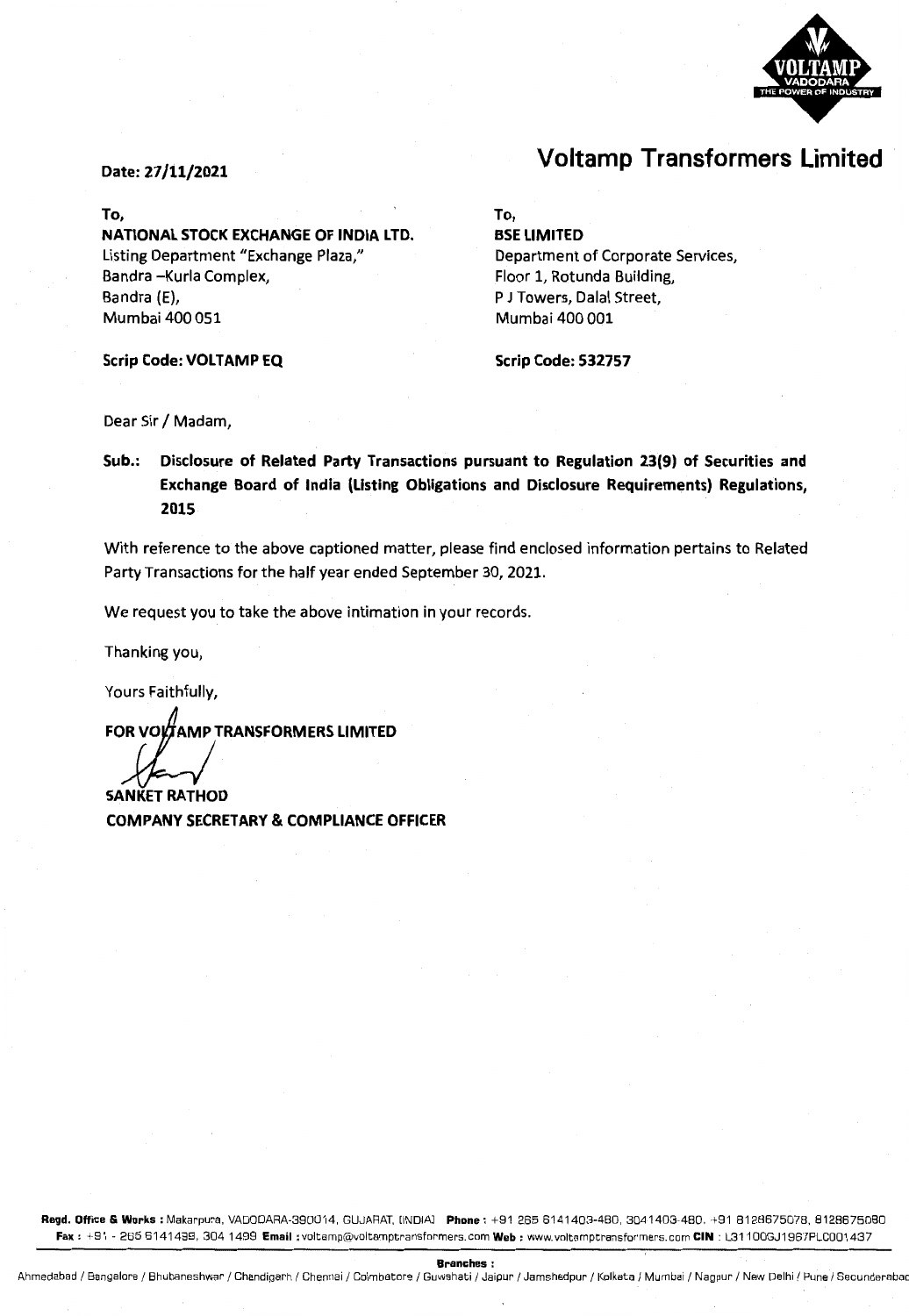Related Party Disclosure under Regulation 23(9) of the Securities and Exchange Board of India (Listing obligations and Disclosure Requirements) Regulations, 2015 for the half year ended 30.09.2021.

| Sr.<br>No.     | <b>Name of Related Party</b>                     | <b>Nature of Relation</b>                                             |  |  |
|----------------|--------------------------------------------------|-----------------------------------------------------------------------|--|--|
| 1              | Kunjal Investments Private Limited*              | Entity having significant influence over the<br>company               |  |  |
| $\mathbf{z}$   | Shri Kunjalbhai L. Patel                         | Key Managerial Person (ViceChairman &<br>Managing Director)(Promoter) |  |  |
| 3              | Shri Kanubhai S. Patel                           | Key Managerial Person (Chairman&<br><b>Managing Director)</b>         |  |  |
| 4              | Shri Hemant P. Shaparia                          | Independent<br><b>Director</b>                                        |  |  |
| 5              | Smt. Paulomi Jabal Lashkari                      | Woman Independent Director                                            |  |  |
| 6              | Shri Rajendra Chhotalal Patel                    | Independent<br>Director                                               |  |  |
| $\overline{ }$ | Shri Vallabh N. Madhani                          | Whole Time Director and CFO                                           |  |  |
| 8              | Shri Ashish Surendrabhai Patel                   | Independent<br>Director                                               |  |  |
| 9.             | Shri. Sanket K. Rathod                           | Company Secretary & Compliance officer                                |  |  |
| 10             | Smt. Urmilaben L. Patel                          | Relative of Key Managerial Person                                     |  |  |
| 11             | Smt. Taral K. Patel                              | Non-Executive Director<br>Relative of Key Managerial Person           |  |  |
| 12             | Smt. Vanlila K Patel                             | Relative of Key Managerial Person                                     |  |  |
| 13             | Haribhai Kevalbhai Patel Public Charitable Trust | Key Managerial Person is a Trustee                                    |  |  |
| 14             | Samvedana Foundation                             | Key Managerial Person is a Director                                   |  |  |

## **(A) Names of the related parties and description of relationship**

## **(B) Particulars of Transactions with Related Parties**

|                                                            | <b>MARTIN</b>     | 1.333(4)              |
|------------------------------------------------------------|-------------------|-----------------------|
|                                                            | <b>Linkers</b>    |                       |
|                                                            | atra<br>RTT E DIE | RTIC<br><b>I</b> File |
|                                                            |                   |                       |
| Short term employee benefits                               |                   |                       |
|                                                            | 405.57            | 877.30                |
| Post -employment benefits - Defined contribution plans     |                   |                       |
|                                                            | 91.13             | 108.36                |
| Post-employment benefits - Defined benefit plan            |                   |                       |
|                                                            | 113.41            | 226.82                |
| Other long-term benefits                                   |                   |                       |
|                                                            | 56.00             | 111.99                |
| Dividend Paid                                              |                   |                       |
|                                                            |                   | 1,264.64              |
| Director's sitting fees                                    |                   |                       |
|                                                            | 3.00              | $1.6\,$               |
| <b>Total Compensation paid to key Managerial Personnel</b> |                   |                       |
|                                                            | 669.10            | 2,590.71              |